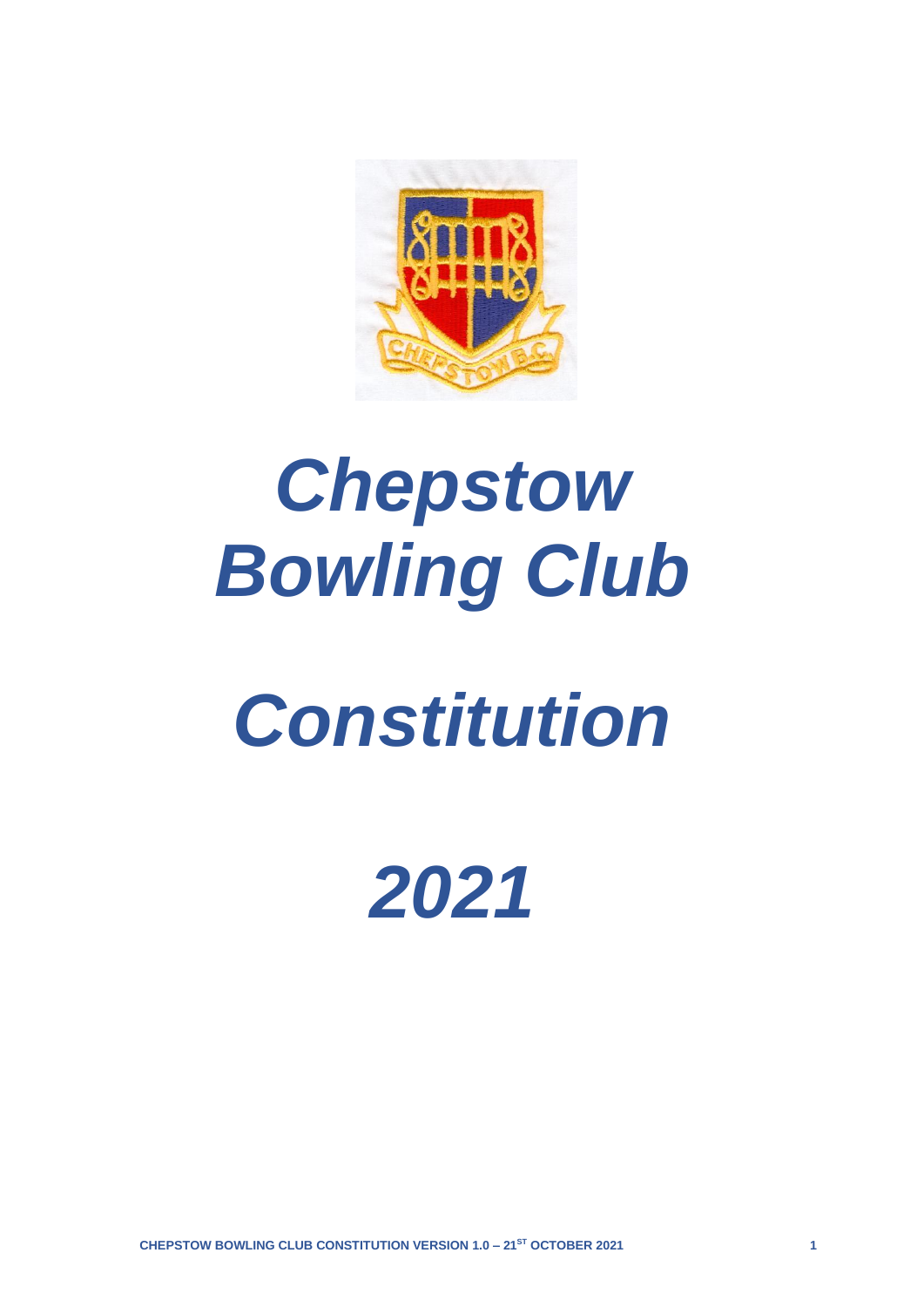### **CLUB CONSTITUTION**

#### **1. Name**

The Club shall be called Chepstow Bowling Club (hereinafter called the 'Club'), a sports section of Chepstow Athletic Club (CAC), Mathern Road, Bulwark, Chepstow.

#### **2. Affiliation**

The Club shall be affiliated to Welsh Bowls (WB), Monmouthshire Bowling Association (MBA), East Monmouthshire Bowling Association (EMBA), South Wales & Monmouthshire Ladies Bowling Association (SWMLBA).

#### **3. Aims and Objectives**

The Club shall aim to positively promote the game of bowls to its Members in accordance with the laws of the governing bodies and to foster the spirit of fellowship in friendly and competitive bowling and offer coaching to all those Members who wish to play. It will seek to involve all Members, particularly adults and parents of junior Members, in the undertaking of its activities to ensure there is a sustainable and quality provision for all.

#### **4. Equality Statement**

The Club is fully committed to the principles of equal opportunity.

No Member, participant or volunteer of the Club will receive less favourable treatment on the grounds of gender, age, colour, disability, ethnic origin, parental or marital status, religious belief, social class, or sexual preference than any other.

The Club will ensure that there is open access for all those who wish to participate in the activities of the Club, in whatever capacity and that they are treated equally. The Club recognises its legal obligations not to discriminate and will regard discrimination by any Member, participant, or volunteer as grounds for disciplinary action under the relevant Club rules.

*For further information refer to the Club's Equal Opportunities Policy.*

#### **5. Health, Safety and Welfare Statement**

The Club recognises its responsibility to safeguard the health, safety, and welfare of all Members, including children, young people and vulnerable adults who are Members of the club and to visitors and those other parties that may be affected by our activities and operations. The Club will aim to provide good quality bowling in a safe environment including its Club House, by adopting the procedures and working practices in its policy.

*For further information refer to the Club's Health and Safety Policy.*

#### *6.* **Safeguarding and Child Protection Statement**

The Club is committed to safeguarding and promoting the welfare of children and vulnerable adults, regardless of their age, disability, gender, race, religion or belief, sex, or sexual orientation and that they have a right to equal protection from harm. This commitment applies to all Members of the Club, visitors, and those other parties that may be affected by our activities and operations.

*For further information refer to the Safeguarding and Child Protection Policy.*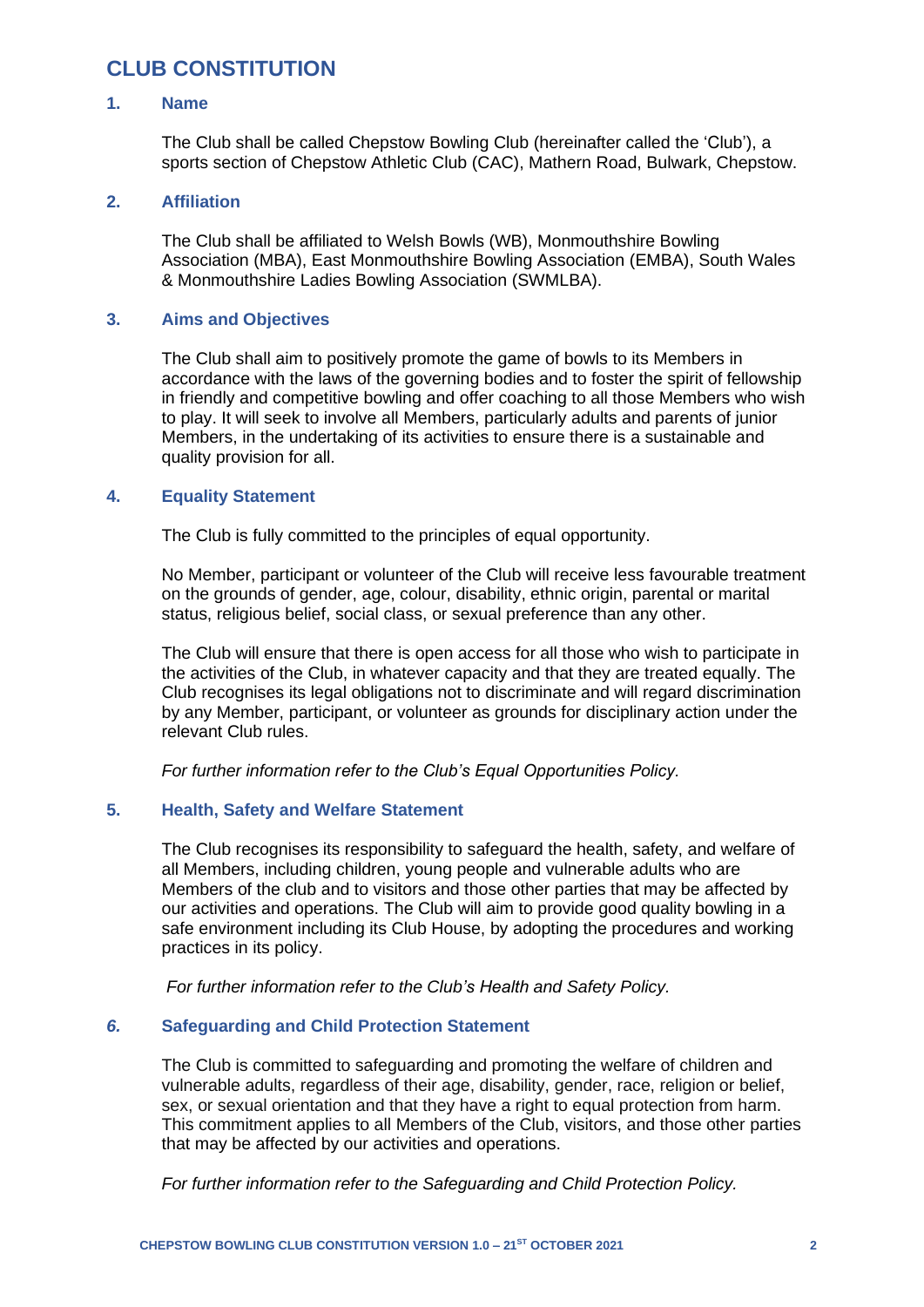#### **7. Privacy and Data Protection Statement**

The Club complies with government guidelines on GDPR and protection of Member data. No Member data is held by the Members of the Committee or displayed in the Clubhouse or on the Club website without the express permission of the Member.

*For further information refer to the Privacy and Data Protection Policy.*

#### **8. Membership**

- 8.1 The Club shall consist of the Officers and the Members.
- 8.2 Membership shall be open to Ladies and Gentlemen above the age of 17 years on the payment of the annual subscription. A new Member is required to pay a joining fee.
- 8.3 Junior membership shall be open to boys and girls under proper supervision, on payment of the junior annual subscription until reaching the age of 17. This membership category carries no voting rights.
- 8.4 Life Membership shall be awarded to a Member on the recommendation of the Management Committee at the Club's Annual General Meeting in recognition of long term and dutiful service to the Club. This is a non-subscription membership. The maximum number of Life Members at any one time shall not exceed ten or 10% of the membership if it is below 100. There shall be a limit of six playing Members. No more than one Life Member shall be nominated per annum.
- 8.5 Social membership shall be open to friends and supporters of Chepstow Bowling Club who wish to support and be included in the Club's social activities. This is a nonbowling membership, available on payment of a nominal annual subscription. This membership category carries no voting rights.
- 8.6 The Management Committee shall be responsible for deciding whether applications for membership should be accepted. This decision shall be made in accordance with the Equality Statement in section 4.
- 8.7 In accepting membership, a person agrees to abide by the Constitution of the Club and the decisions of the Club Management Committee
- 8.8 Every Member shall provide the Club Secretary with up-to-date contact details that shall be recorded in the Register of Members and any notice sent to such addresses, either by post or electronically shall be deemed to have been duly delivered. Contact details shall include full name, home address, telephone number, and email address if available.
- 8.9 All Members are also required to abide by the appropriate codes of conduct of the governing bodies.
- 8.10 The Lady Members of the Club shall have their own Committee to enable them to pursue their own agenda. Decisions made by this Committee shall be confined to the running of the Ladies teams and organisation of the Ladies activities. Any decisions which affect the whole of the Club must be approved by the Management Committee.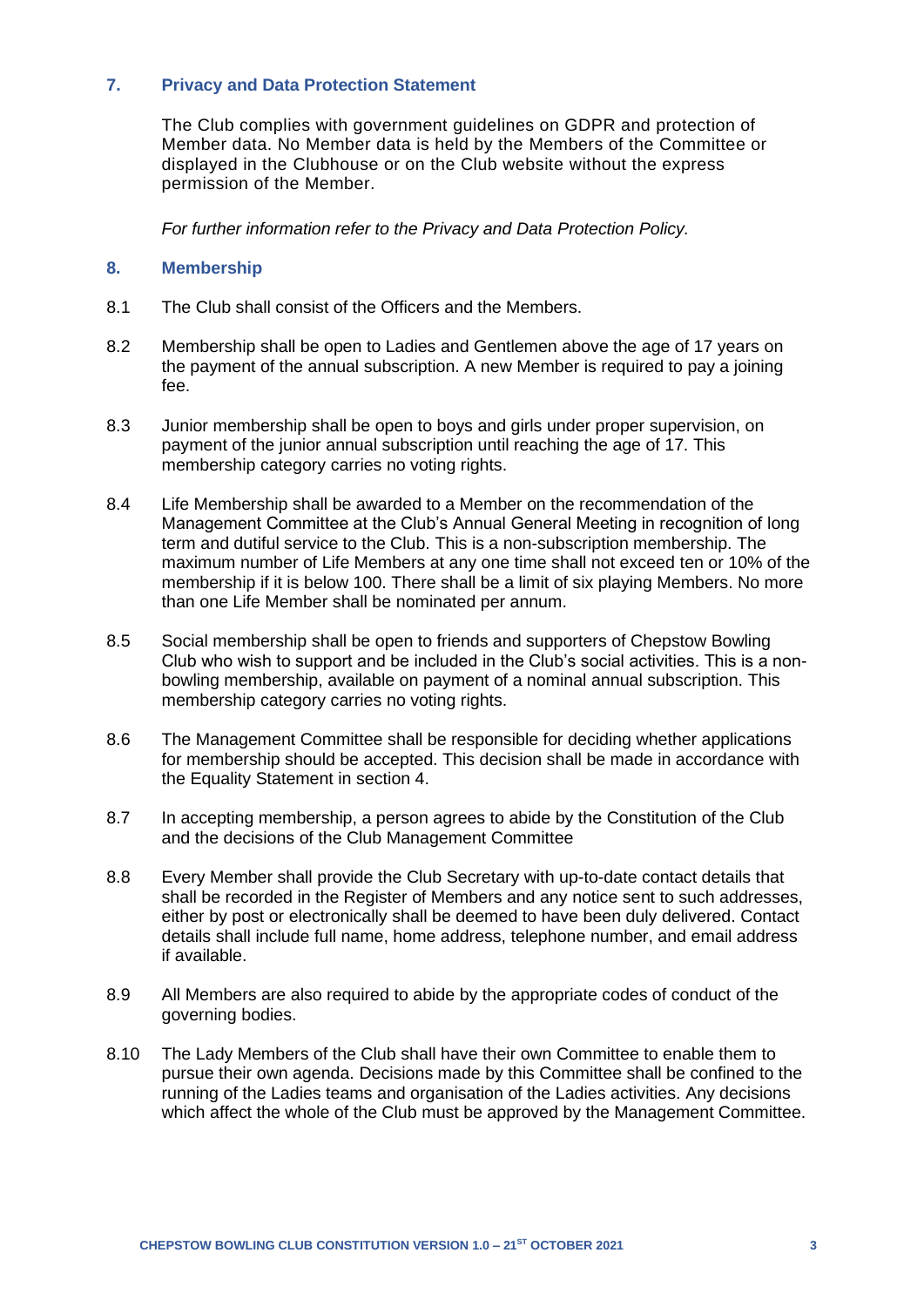#### **9. Membership Fees**

- 9.1 The annual subscription and joining fee shall be set at the Annual General Meeting after recommendation by the Management Committee. The level of fees shall distinguish between those members who are senior (aged 60 and above), those members who are junior (aged 16 and under) and those who are social members.
- 9.2 The annual subscription and any applicable joining fee shall be collected in March/April of each year and are payable to the Club Treasurer. No Member will be eligible to represent the Club if he/she has not paid the agreed membership fee by 1<sup>st</sup> May.
- 9.3 Members will be ineligible for team selection whilst subscriptions remain unpaid. Membership will have deemed to lapse if subscriptions are not paid before the 30<sup>th</sup> June.
- 9.4 Anyone joining the Club after the 30th June will pay the joining fee and a subscription reduced to half the annual club subscription plus the full CAC social membership fee.
- 9.5 Any Member who allows their membership to lapse, without notification and agreement of the Management Committee, and subsequently wishes to re-join, shall be required to pay a re-joining fee charged at 50% of the joining fee.

#### **10. Management Committee**

- 10.1 The Management Committee shall be vested with the management of the Club and transaction of the ordinary business.
- 10.2 The following Officers and Members of the Club Management Committee shall be elected at the Annual General Meeting:

**Officers** 

Club President Club Chairman Club Vice-Chairman Club Secretary Club Treasurer Club Captain (Mens) (MBA Team Captain)

Full Time Committee Members

Men's Fixture Secretary Ladies Representative Development Officer Elected Members

The number of Elected Members will be determined by how many are required to comply with Clause10.4.

The Chairman will preside over the Opening and Closing of the Green.

The Men's Fixture Secretary will also be responsible for arranging and supervising social matches; Ladies v Men's matches, Mixed Sunday Matches and Visiting Tour Matches.

The Development Officer will be responsible for the development and maintenance of the Club House.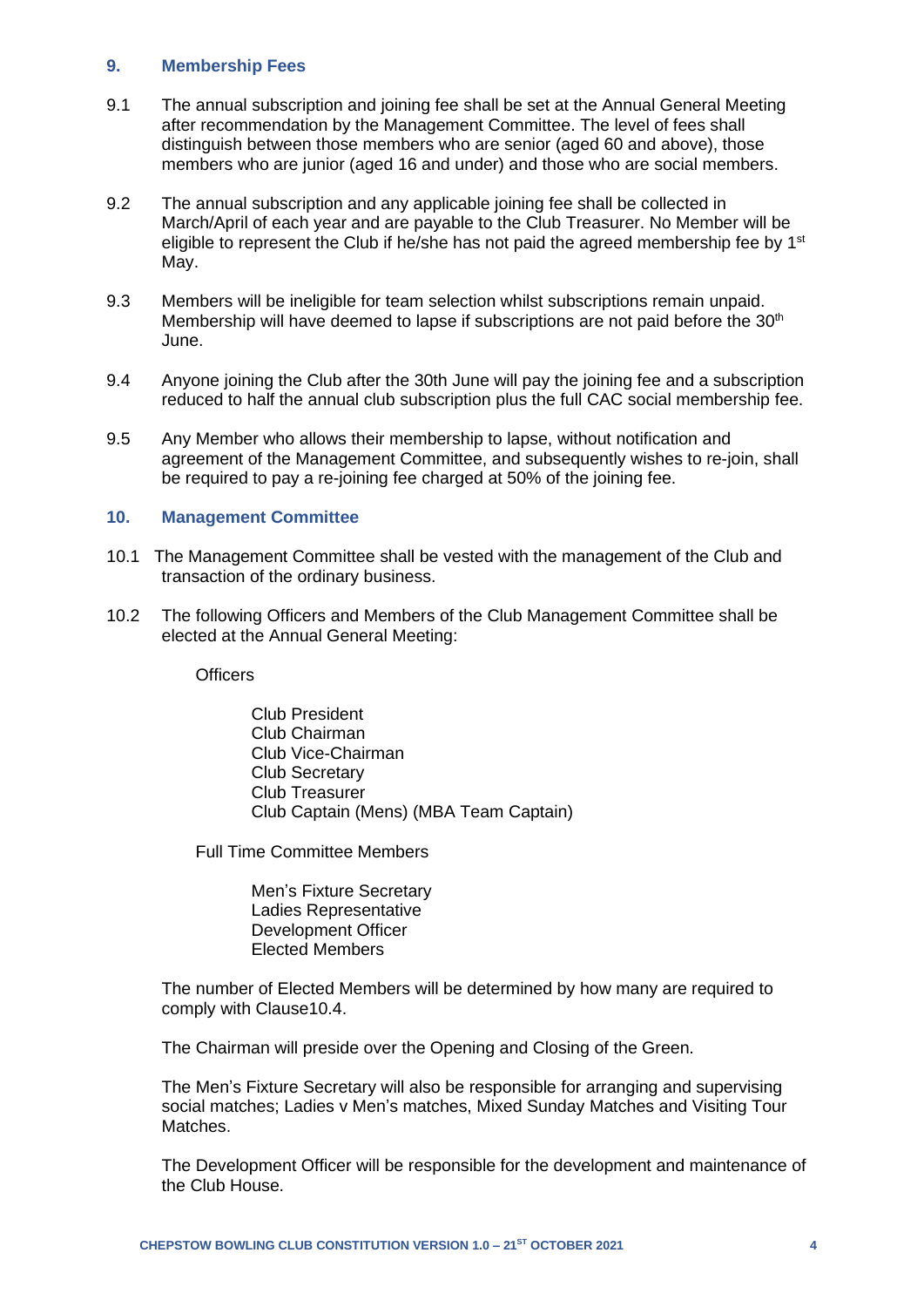Co-opted Committee Members

Green Officer GBL Team Captain Over Sixties Team Captain Mixed Team Captain Competitions Officer

Co-opted Committee Members may be required to attend a Management Committee meeting at the request of the Committee Members to report on matters relating to their post.

- 10.3 If more proposals are made than there are vacancies, election shall be by secret ballot at the AGM. All Members and Life Members are eligible to vote for Club Officers. For the Men's Officer's duties, only male Members are eligible to vote.
- 10.4 The Management Committee will act for the Members of the Club and shall include the Officers and Full Time Committee Members as stated in Clause 10.2 to give a Management Committee full time membership not exceeding 11 Members.
- 10.5 Co-opted Committee Members, as listed in Clause 10.2, can be co-opted onto the Committee on an individual meeting basis by invitation only. The Club Captain (Mens) will report team business to the Management Committee meeting on behalf of the other Men's Captains when they are not in attendance. The Club Secretary will report business to the Management Committee meeting on behalf of the Competitions Officer as the need arises when he/she is not in attendance.
- 10.6 Nominations for all Officers, Full Time and Co-opted Committee Members shall be posted in the Club House and on the website by the 31st of August and close 7 days prior to the Annual General Meeting.
- 10.7 Each nominee shall agree, be proposed, and seconded by signature.
- 10.8 If all vacancies are not filled from nominations conducted in accordance with Clause 10.6., further nominations may be called for at the Annual General Meeting.
- 10.9 The Management Committee shall meet monthly between February and November inclusive. The actual date will be determined by the Club Chairman and the date of the next meeting will be decided at the current meeting. All meetings will be convened by the Club Secretary.
- 10.10 The quorum necessary for Management Committee meetings shall be 4 Full time Members and to include at least 2 Officers.
- 10.11 Any Management Committee Member not attending for three consecutive meetings shall cease to be a Committee Member, unless the Management Committee considers that any explanation tendered is satisfactory.
- 10.12 The Chairman may call a meeting when he or she considers it necessary or desirable, or upon the written request of at least three members of the Management **Committee**
- 10.13 The Management Committee shall be responsible for implementing the Club Constitution in relation to the operation of the club's affairs. Proposed amendments to the Constitution can only be agreed at the AGM.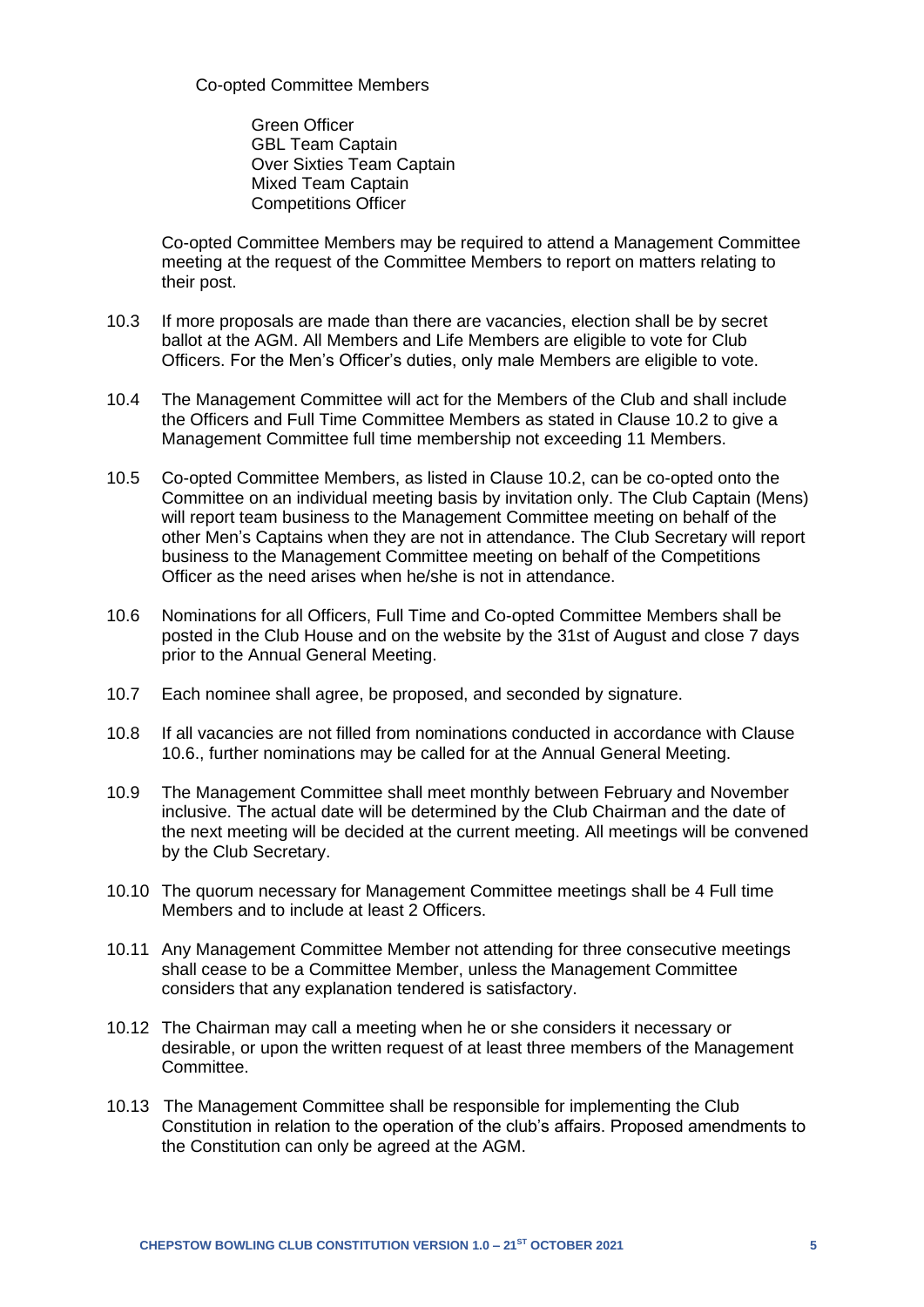- 10.14 The Management Committee shall be responsible for all property owned or leased by the Club and shall be responsible for the recruitment and management of all cleaning and maintenance personnel utilised by the Club.
- 10.15 Any liabilities incurred by the Club shall fall upon the membership of the Club providing the Management Committee acts in accordance with the Constitution, honestly and in good faith.
- 10.16 At the first Management Committee meeting following the Annual General Meeting a Greens Committee, consisting of 3 Members of the Management Committee, shall be selected. The Greens Committee shall have the power to co-opt additional Members from the membership if required.
- 10.17 At the first Management Committee meeting following the Annual General Meeting a Competitions Committee shall be appointed. This Committee will include a representative from the Ladies Section. It shall draw Club Competitions, fix dates for the completion of each round, and supervise the progress of the Competitions.
- 10.18 The Management Committee may at any time appoint additional Sub-committees from the membership to carry out specific tasks relating to the operation of the Club on their behalf.

#### **11. Finance**

- 11.1 All monies raised by, or on behalf of the club shall be applied to further the aims and objectives of the Club and for no other purpose.
- 11.2 The Club Treasurer is responsible for collecting membership subscriptions and any other sources of income to the Club and maintaining the financial accounts of the Club detailing all income received and expenditure made.
- 11.3 The financial year of the Club starts on  $1<sup>st</sup>$  October and ends  $30<sup>th</sup>$  September.
- 11.4 The funds of the Club shall be lodged at a bank or building society in an account in the name of the Club. All cheques, drafts, etc. drawn on this account shall be signed by two of the following officers, Chairman, Club Secretary or Treasurer. The Treasurer shall be permitted to make electronic bank transfers.

#### **12. Annual General Meeting**

- 12.1 The Annual General Meeting (AGM) of the Club, open to all Members, shall be held during the last week of October each year. At this meeting, the annual reports of the Chairman, Club Secretary, Ladies Representative, and the audited statement of accounts up to the end of the financial year shall be presented.
- 12.2 A quorum for the AGM shall be 20 Members.
- 12.3 The Secretary shall give no less than 21 days notice of the date of the AGM to all Members.
- 12.4 All elections of Officers and Management Committee Members shall be confirmed at the AGM. The Secretary should receive all nominations for these posts not less than seven days prior to the AGM.
- 12.5 Any Member may send a written request to the Club Secretary to call an Extraordinary General Meeting (EGM) of the Club. Such a request shall state the nature of business to be brought forward and upon its receipt, the Club Secretary with the consent of the Chairman, shall place such a request before the Management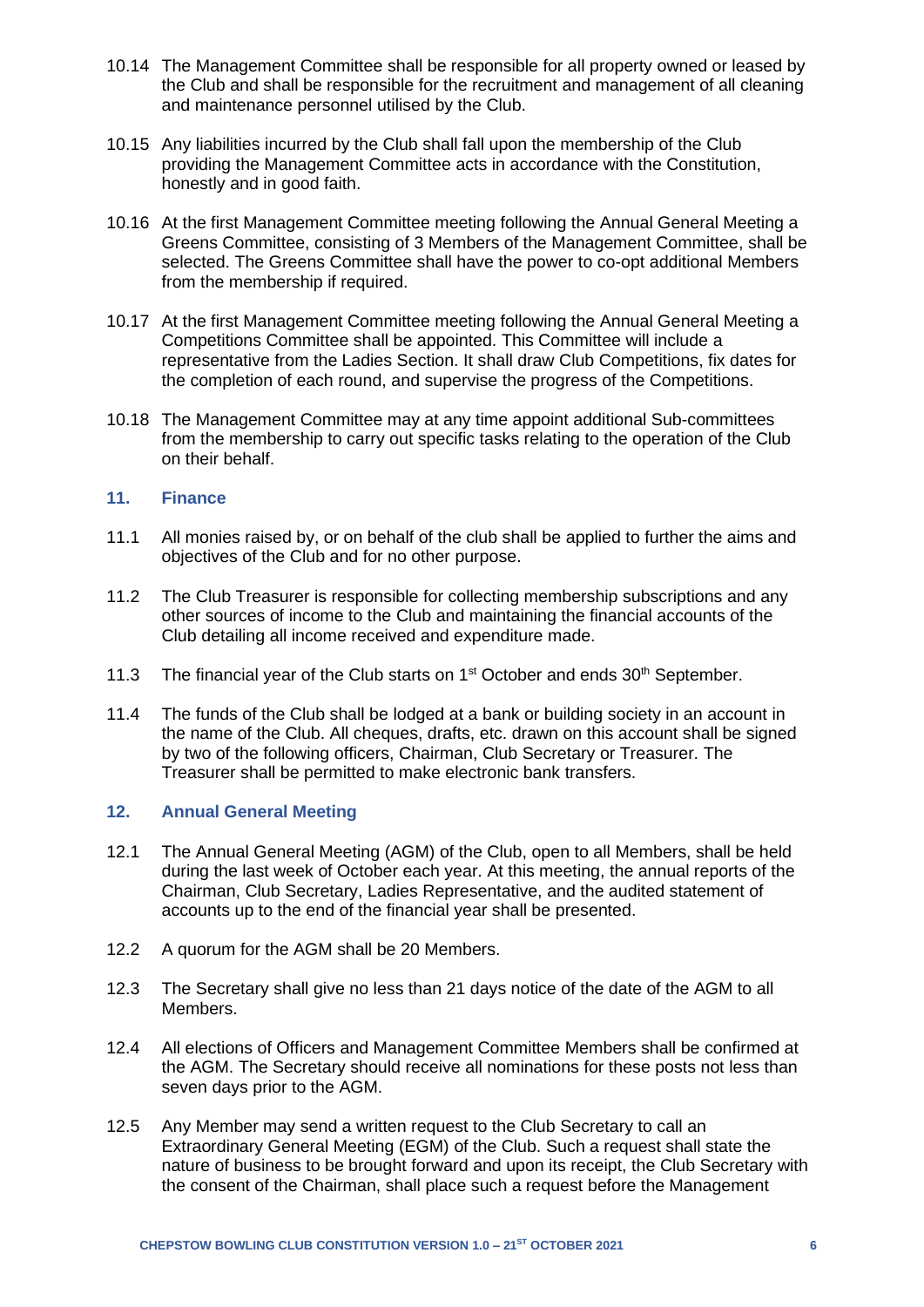Committee. If it is considered by them to be of sufficient importance, they shall instruct the Club Secretary to call an Extraordinary General Meeting. The notice of such a meeting shall state the business for which it is being called.

#### **13. Voting Procedures for all Meetings**

- 13.1 All Members entitled to vote at meetings shall have equal voting rights.
- 13.2 A motion shall be carried by a simple majority of those present and voting, except when the motion is a Constitutional amendment, which shall require a two-thirds majority.
- 13.3 In the event of equal votes being cast, the Chair shall have a casting vote in addition to a deliberate vote.

#### **14. Discipline and Appeals**

- 14.1 The Management Committee shall have the authority to take appropriate disciplinary action against any Member found to be in breach of the Club rules and the discretion to terminate the membership of said Member if found guilty of conduct deemed detrimental to the Club.
- 14.2 Members behaving in a manner considered liable to bring disrepute to the good name of the Club may be called upon to answer for their action to the Management Committee.
- 14.3 Where a Club rule has been broken by a member of the Club, no decision shall be finalised by any Sub-Committee involved without prior reference to the Management Committee.
- 14.4 Should a disciplinary issue involve the welfare of a child or vulnerable adult then the Welsh Bowling Association will be informed.
- 14.5 All individuals have the right of appeal to any disciplinary decision made by the Management Committee.
- 14.6 Any request for an Appeal Hearing should be made to either the Club Secretary or Chairman within 14 days of the disciplinary decision.
- 14.7 An Appeal Hearing should be convened within 14 days of the request for an Appeal being submitted.
- 14.8 An Appeal Hearing should be convened by a Member of the Management Committee and no more than four additional Club Members who are independent of the original Disciplinary Hearing and subsequent decision.

#### **15. Website**

- 15.1 The Club shall provide and maintain a Website for the purposes of keeping the Members informed of Club matters and for promoting the Club to potential Members.
- 15.2 The Website shall consist of the following sections: Homepage, About Us, Find Us, Membership, Playing Bowls, Members Area, Club Policies, Gallery, Links and News. The Management Committee will be responsible for authorising any changes to the structure of the website. A Website Administrator shall make these changes and maintain an up-to-date website.